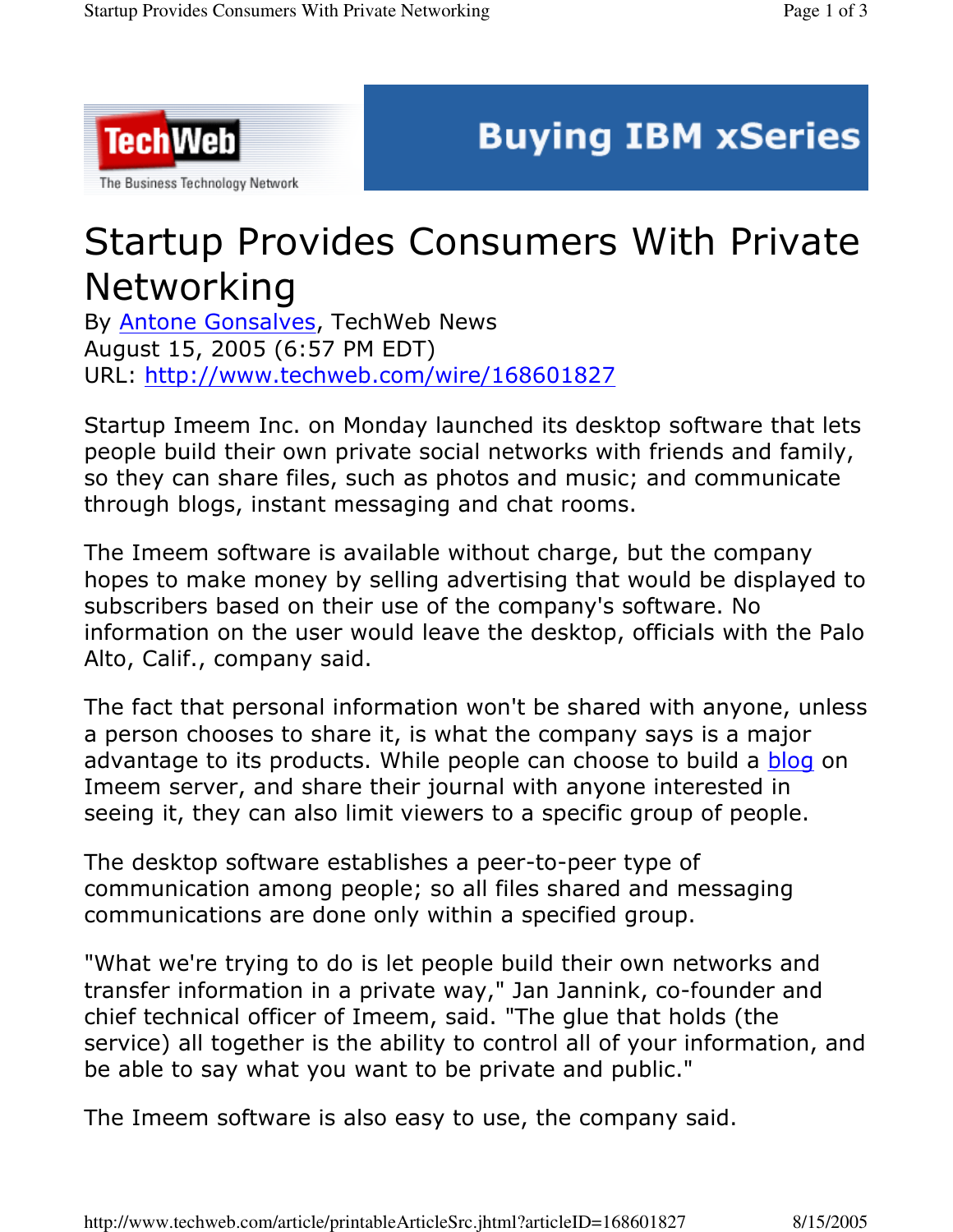"We're not trying to force people to learn new software," Dalton Caldwell, co-founder and chief executive of Imeem, said. "If you know how to use an instant-messaging client, and you know how to use a web browser, than you'll know how to use Imeem.

Most social-networking services, such as Friendster Inc. or Yahoo 360, provide hosted services, so all data is uploaded from the desktop to a third-party server. In letting people keep what they want in the desktop, Imeem hopes to build trust and gain more subscribers, as people become increasingly concerned with privacy on the web.

Even in delivering ads, no information on the consumer leaves the desktop, the company said. The software client monitors what the user searches for on the Imeem system, the topics discussed and other activities; and then requests advertising from the Imeem server.

"We have an opportunity to do a great job of personalizing advertising," Caldwell said.

In going after *online advertising*, Imeem is entering a multi-billiondollar market that continues to grow. Total online advertising and marketing spending is expected to reach  $$14.7$  billion this year in the United States, a 23 percent increase over 2004, according to Forrester Research. By 2010, online ad spending is expected to reach \$26 billion, or 8 percent of all advertising dollars spent.

Once on the desktop, Imeem believes it can help consumers make their computers more useful on the web. The company, for example, could provide a bridge for music players, such as Apple Computer's iTunes or Yahoo's Music Engine, or other "silos" of information, Caldwell said.

Imeem, which is approaching 10,000 users, takes its name from "meme," a term coined by biologist Richard Dawkins to describe the ideas that communities adopt and express. The company incorporated in early in 2004 and released its software in beta at the end of that year. Investors include Morgenthaler Ventures.